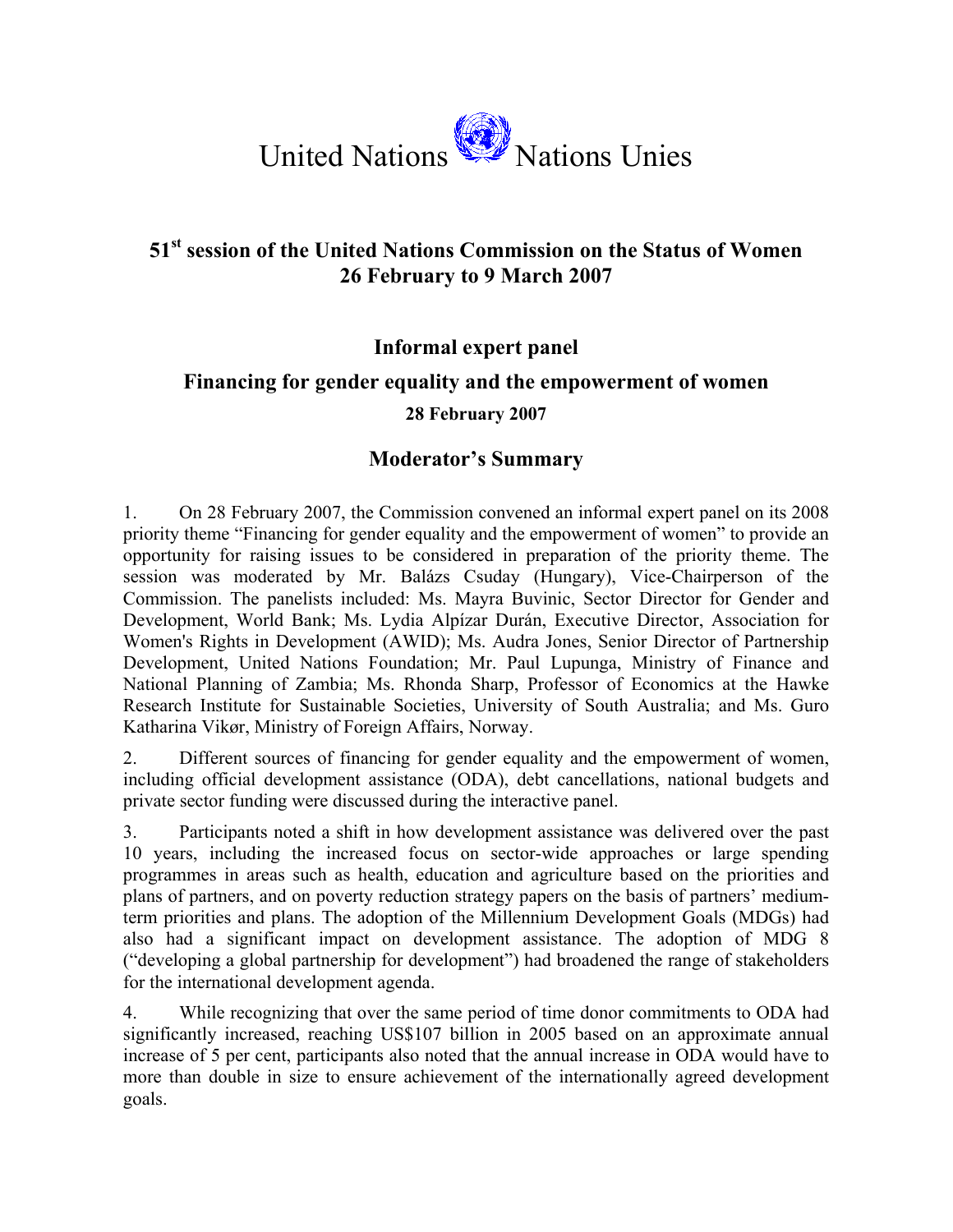5. Discussions within developing countries on aid effectiveness had started in the late 1990s. In Zambia, for example, such discussions had led to the development of an aid policy outlining the processes of, and guidelines for, soliciting, acquiring, disbursing, reporting, auditing and monitoring and evaluating aid. A publicly available development assistance database—with information on cooperating partner programmes and sectors, resource inflows, target groups (including women and girls) and progress in implementation—had enhanced transparency and mutual accountability among the various stakeholders in the development process.

6. Discussions highlighted that promoting gender equality and the empowerment of women required multi-dimensional and multi-sectoral approaches. A wide range of programmes were required, ranging from programmes that directly benefited both women and men, specific efforts to mainstream gender perspectives in other programmes and interventions directly targeting women. This made establishing accountability and accurately measuring progress in financing for gender equality and empowerment of women difficult. To confront this challenge, the OECD/DAC took concrete steps in the 1990s to develop "gender policy markers" which facilitate assessment of allocation of resources by bilateral donors. Participants stressed that results-based budgeting contributed to enhanced tracking of the disbursement of funds for gender equality and the empowerment of women and to the elimination of the gap between policies and implementation.

7. Other challenges, highlighted by partner countries, in increasing the financing of gender equality and empowerment of women through development assistance included difficulties in harmonizing the overall aid agenda and the gender equality agendas; the scaling down of ODA for gender equality by some countries; and the limited mutual accountability between donor and partner countries.

8. Participants discussed increases in development assistance focused principally or significantly on gender equality and the empowerment of women, rising to US\$ 7 billion in 2004 and 2005. It was noted, however, that much of the funding for gender equality and empowerment of women was in the social sector, in education or health. Much less funding was allocated in the agriculture, infrastructure and finance sectors.

9. Participants noted that the new Gender Action Plan of the World Bank, with a fouryear budget of US\$24.5 billion—half of which would be provided by the Bank and half by donor countries—aimed to encourage greater economic potential for women in these sectors, to increase resources devoted to gender issues in Bank operations and technical assistance, and to strengthen research and data collection.

10. The approach to financing gender equality and empowerment of women in one bilateral donor country, Norway, was shared. A specific budget line for women and gender equality had been introduced and new funds were also allocated for targeted measures across other budget lines, noteably for humanitarian assistance and peace and reconciliation. Altogether, allocations for targeted measures had been increased by approximately US\$ 65 million. In addition, the objective was to ensure that all budget lines for Norwegian development cooperation visibly incorporated gender equality objectives, since gender equality and women's empowerment is one of the five pillars of Norwegian development policy. Managers for the different budget lines will be required to report on spending for gender equality and empowerment of women.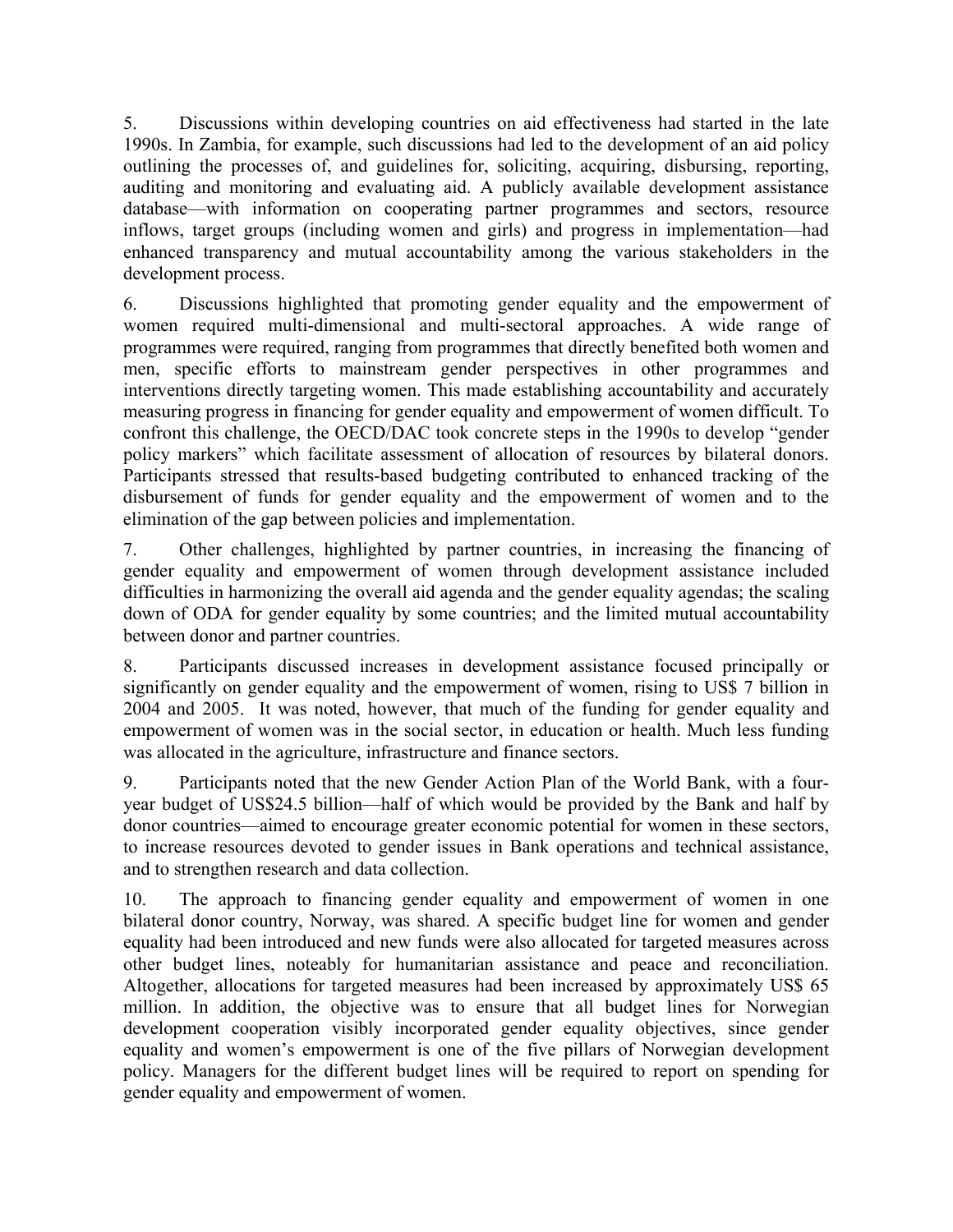*11.* Participants emphasized the gap between international commitments on gender equality and the empowerment of women and the implementation at the national level. It was noted that an assessment undertaken for the World Bank in five low-income countries had found the cost for achieving MDG 3 on promoting gender equality and empowering women to be US\$7 to 13 per capita, on average, for the period 2006 to 2015. The shortage in funds for gender equality interventions in those countries ranged from US\$ 9 to 24 billion. The challenge of ensuring adequate attention to and resources for gender equality issues in sectorwide approaches was raised.

12. Participants noted that it was through the budget at national and sub-national levels that a government's commitments to gender equality and women's empowerment were translated into practical policies, programmes and activities. Gender responsive budgeting had emerged in response to the recognition of the importance of budgets for gender equality and acknowledgement of the slow progress in translating government commitments into resource allocations. Gender-responsive budget processes provided a means to ensure that allocations and expenditures were based on analysis of the differences and inequalities between women and men in relation to, inter alia, incomes, assets, decision-making power, service needs and social responsibilities for care. Gender-responsive budgets aim to ensure a more equitable distribution of public resources and the benefits of development to women.

13. Participants reviewed recent trends in the development of gender-responsive budgeting. Since the first initiative in 1983 by the Government of Australia, approximately 60 countries had introduced gender-responsive budget initiatives based on a wide range of frameworks, rationales and methodologies. The development of strategies, manuals, case studies and indicators was reported. However, participants noted that implementation of resource allocations for gender equality and empowerment of women had to be closely monitored. Efforts had been made to incorporate gender perspectives in the reviews of public expenditures.

14. To support effective gender-responsive budget processes, initiatives had been taken to strengthen the capacity of budget officials on gender equality and gender mainstreaming and to train women's organizations on the technical aspects of budget processes. Participants, however, highlighted the need to also sensitize and train high-level decision-makers, such as ministers, directors and other elected representatives.

15. It was noted that while training was necessary, it was not sufficient to ensure effective implementation of gender-responsive budgeting. Strong political will and accountability were required, in particular to ensure the long-term commitment required to generate sustained results, i.e going beyond efforts in a limited number of budget cycles.

16. Participants noted that the introduction of gender-responsive budgeting had had a positive impact on overall budget processes, including through introducing more participatory and transparent approaches and the use of data and indicators disaggregated by sex.

17. Participants discussed the downward trend in financing for women's organizations and movements. Surveys had shown that the traditional funders of the women's movement large international NGOs and bilateral and multilateral organizations—had re-directed their funding towards governments and away from women's organizations. Large foundations had also moved to providing large grants to a few organizations for reasons of efficiency. As a result, small women's organizations had great difficulty in obtaining funding. Participants